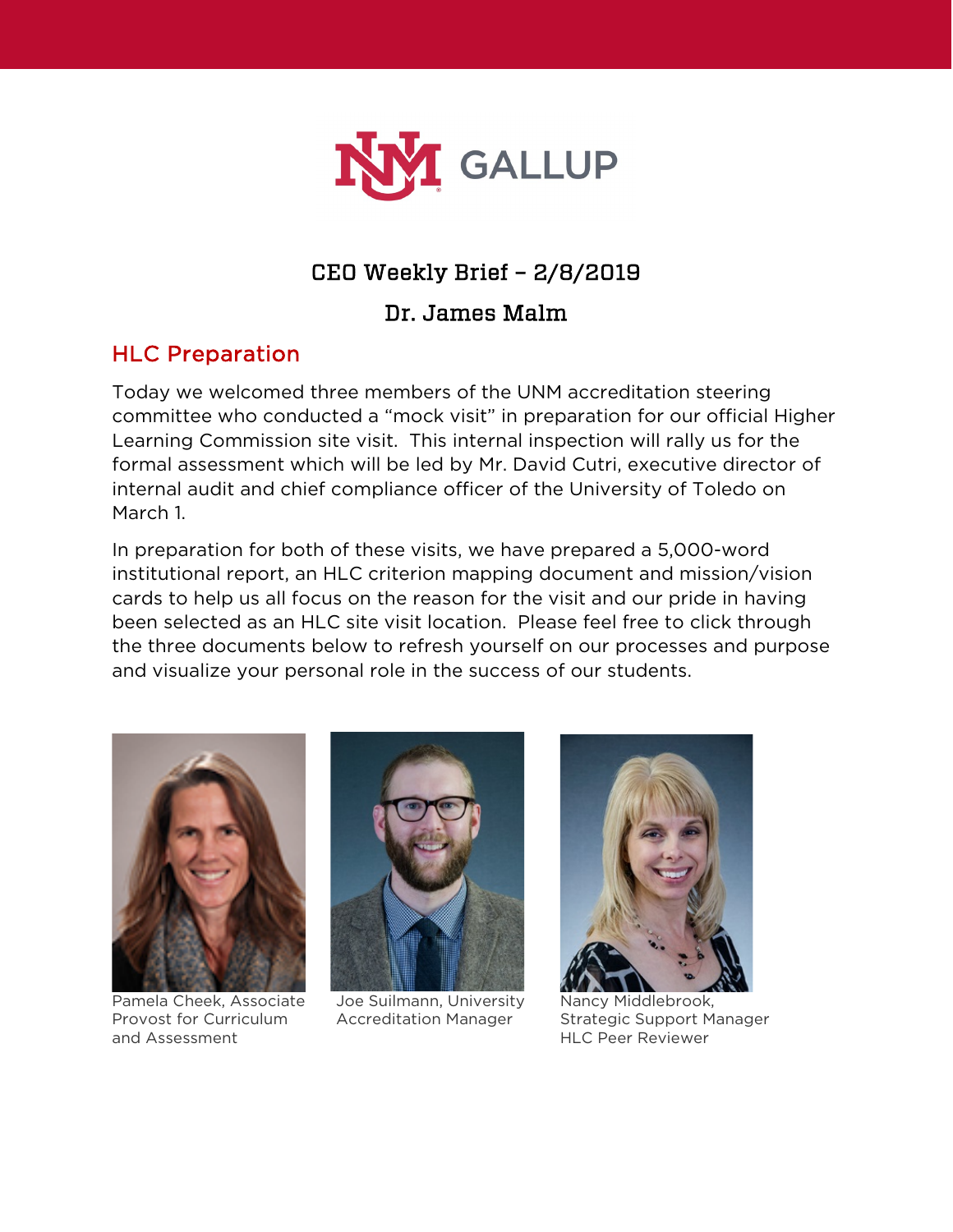

## Legislative Advocacy

I traveled to the Roundhouse in Santa Fe yesterday with the other 23 higher education CEO's and presidents for presentations to the House Appropriations and Finance Committee which is chaired by Representative Patty Lundstrom. Testimony was heard from four-year university councils as well as branch and independent community college associations. We all remain steadfast in our legislative priorities for fiscal year 2020 which include:

- 1) 5% new money increase
- 2) 5% compensation increase
- 3) 2% performance measure redistribution reduction

A webcast of yesterday's proceedings is available [here.](http://sg001-harmony.sliq.net/00293/Harmony/en/PowerBrowser/PowerBrowserV2/20190208/-1/62044)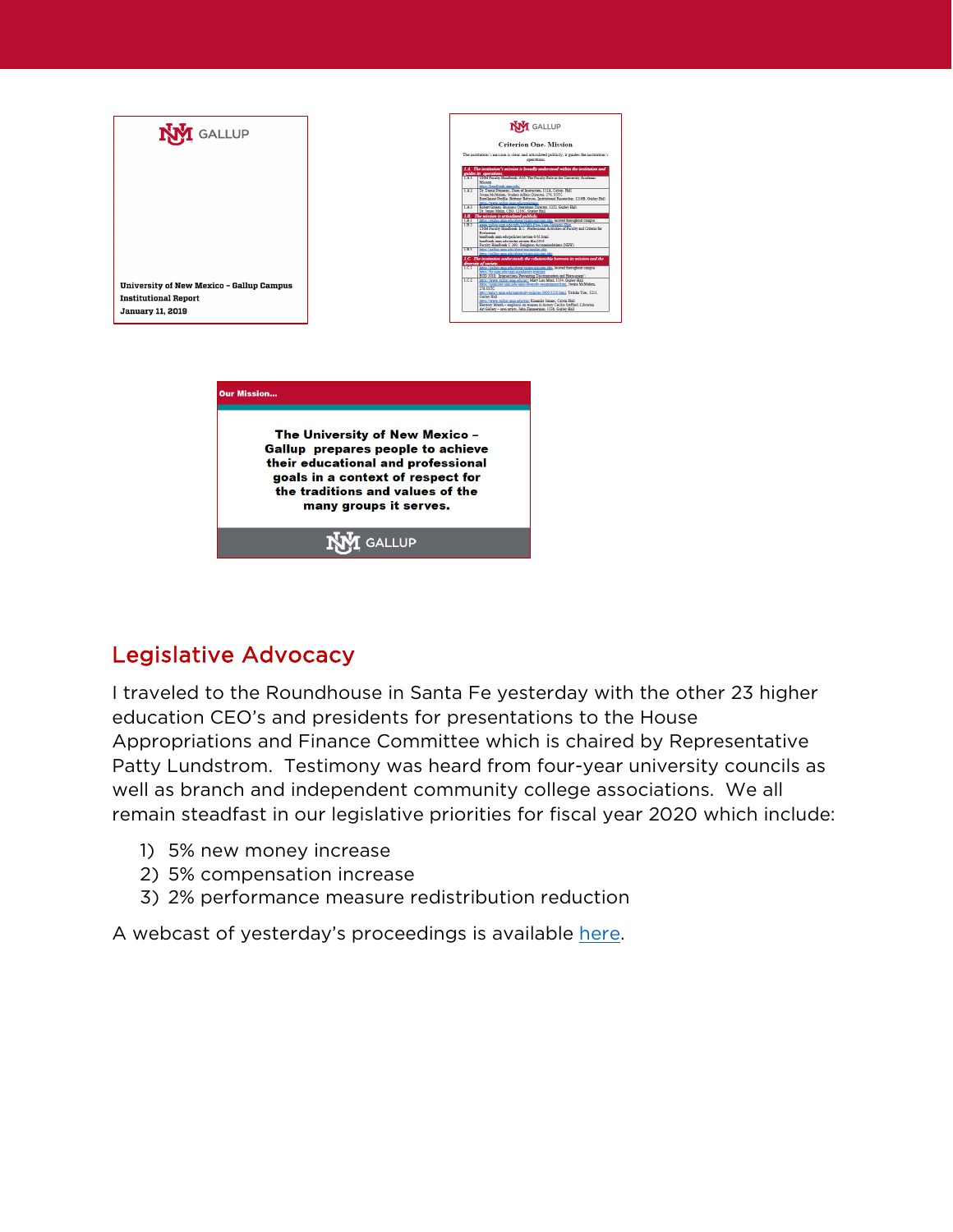

Representative Patty Lundstrom

## Snow Delay

I hope everyone stayed warm and safe yesterday during the two-hour snow delay. Just as a reminder, I am reprinting the UNM-Gallup weather-related delay and closure policies. As always, use your own best judgment to stay safe:

During times that UNM-Gallup and the Gallup McKinley County School District are both in session, UNM-Gallup will follow the weather-related decisions of the school district. Once a decision is made by the district, communications will begin to the UNM-Gallup community utilizing the following methods:

- **Exagge Alerts:** Lobo Alerts is the University emergency messaging text/email system. This is an opt-out system so unless you intentionally remove your name, all faculty, staff, registered students and affiliates are automatically enrolled. To confirm your contact information visit the [Lobo Alerts website.](https://loboalerts.unm.edu/) Although this is a voluntary system, it is advised that you maintain access to Lobo Alerts as a means of receiving all emergency communications from the campus.
- Television Stations: Notifications will run on the news broadcasts of KRQE News 13, KOAT Channel 7 and KOB-TV Channel 4. You can also visit their websites to see a full listing of all delays and/or closures.
- Radio: Announcements will be made on KTTN, KGAK, all I-Heart Media stations, all Millennium Media stations, KGLP, KTDB and KSHI (Zuni).
- SocialMedia: You can find notifications on Facebook and Twitter .